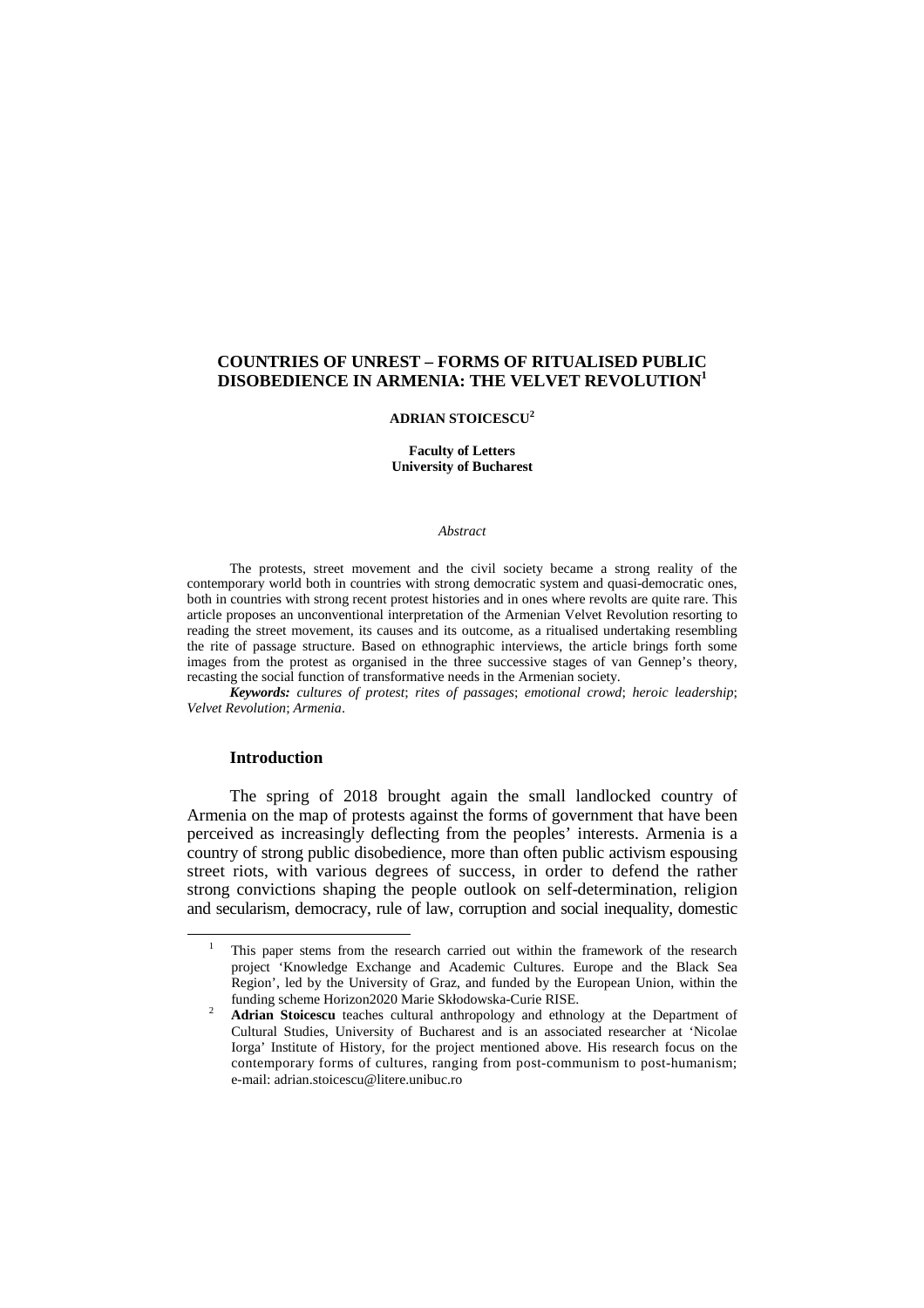violence, environmental issues which form the agenda of grassroot activism and of the NGOs incorporated to fight forms of non-liberal governance, policies and mentality (Ishkanian 2007, Ishkanian/Glasius 2013, Paturyan/Gevorgyan (eds.) 2014, Ishkanian 2016, Burchardt/Hovhannisyan 2016).

Generally speaking, Armenian history of protests appears to be divided into two very distinct categories based on the reason leading to rebellious behaviour. The first one is deeply historically rooted and pertains to the ever-present scars on the Armenian last century development: the 1915 Armenian genocide with its ethnic cleansing (leading to the 1965 movement) and the Nagorno-Karabakh territory status (leading to the 1988-1991 Artsakh Movement), joint together by strong nationalistic feelings (Ishkanian 2008). The post-Soviet era marked a downturn in the reasons for protests, shaping thus the second category which is more influenced by present time themes such as political and economic issues and power struggles. Furthermore, after the dissolution of the former USSR, the nationalistic traces of the Armenian protests gradually faded, being replaced, at least for the 2018 movement, by national features as was the case of dancing the traditional *fortress* dance in the overcrammed Republic Square on the day Pashinyan was voted prime minister. Totally distinct movements are those from 2012, from Mashtots Park (#SaveMashtotsPark, with strong environmental turn which further evolved into a generalised fight against corruption and oligarchy) and from 2015, Electric Yerevan, when the increasing of prices of electricity sparked public outrage led eventually to their decrease.

The political context of the 2018 protests appears a little distinct from the previous causes igniting the actions of the civil society seen at large. They may appear to be more the apex of constant generalized social frustration, rather than an immediate burst of public discontent. The reasons for the 2018 movements appear to originate around the 2015 referendum held in Armenia that enabled the conversion of the former semi-presidential state into a parliamentary republic (Baghdasaryan 2017a). As a result of such transformation, the general belief was that behind the democratic switch from one government form to another was in fact the pretext enabling the former Republican president to remain in power on the new position, that of a prime minister.

## **Methodology and Challenges**

This article is based on the interviews carried out in Yerevan between the  $15<sup>th</sup>$  of May and  $14<sup>th</sup>$  of June 2018, in a period in which the street protests had already ceased, but the frenzy of a successful attempt to overthrow the strongly unpopular former leader was still present. All the 21 interviews were made in English with the exception of one which was mediated by a translator (the other participant acted as translator), the language command of the informant being insufficient for to carry it out without help. The people I interviewed belong to three distinct categories: academia, members of formal civil society, organised in associations and some acting in news agencies and, thirdly, people who don't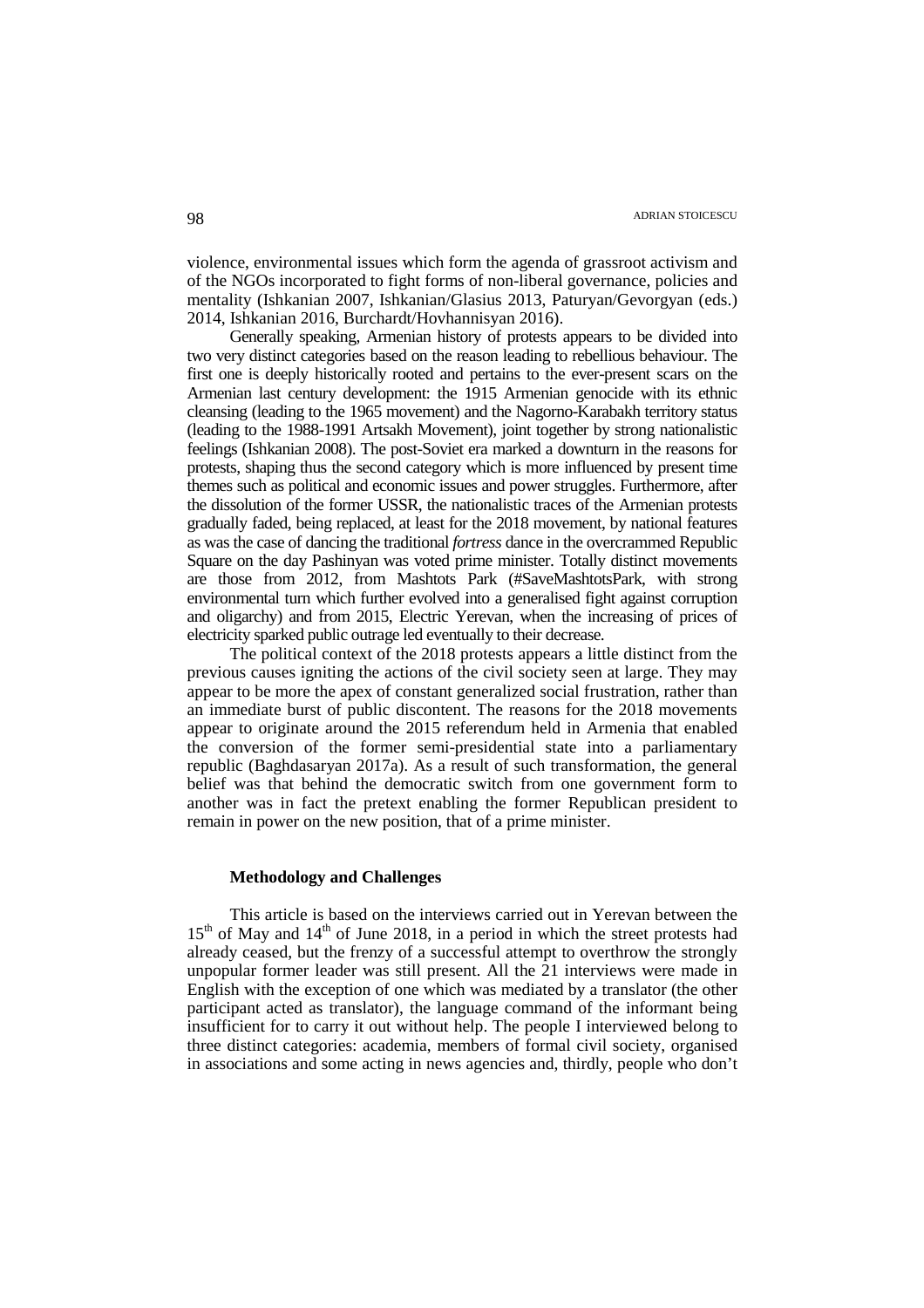fall under either category, but participated in the street rallies. In terms of age, my informants are quite diverse, ranging between early twenties and late fifties and with only one exception they were all holders of at least a college degree, received either from a domestic university or from abroad.

Some of the interviews were recorded individually, in one-on-one discussions, others were recorded with two informants, in the form of a joint dialogue, and one with two interviewers, together with dr. Antoine Heemeryck, who was also present in Yerevan during a part of the timeframe mentioned above.

Besides the 21 recorded interviews, I also talked about the recent events with a member of the LGBT community that expressly forbade me to record the conversation for reasons of privacy stemming more from the fear of retaliations against him from a society that still displays rigid beliefs related to 'deviations' from 'normal sexuality'. Although I was not able to record our conversations I was still allowed to take written notes while we discussed.

The reluctancy displayed by this last person in connection to his identity disclosure was partly showcased by other informants who either stated directly that their names should be concealed, either advised me not to use their names. As a result, I will not make any reference whatsoever that may be leading in any way to the identification of the persons or of the organisations they are a part of.

However, such reserves may seem out of place judging by the outcome of the rallies. The civil disobedience dubbed as 'the Velvet Revolution' was successful, thus the power of the solidarity may still prove worthwhile supposing even the most remote traces of actions against free speech are noticed. Such perception stems more from the overt belief in the power of the people willing to sanction even the person entrusted with the solution to the problems the Armenians have. One of the interviewees bluntly stated that 'if Nikol fails us, we'll do the same with him. We proved our will with Sargsyan. We'll do the same with anyone'. Such a feeling of symbolic kinship in achieving collective goals may, on the other hand, be only generated by the emotional outbursts of successful undertakings. Not utterly stressed, but rather subconsciously lingering, the feeling of insecurity may still act as a deterrent against openly speaking one's mind outside the shelter of a group acting jointly.

Besides the need to conceal identity there was also a rather atypical, one might say, aspect revealed by the interviews. Some informants, being aware of the political unrest in Romania, turned to comparisons between what had just happened in Armenia and the not so clear outcome of the street movement from Romania. One of the focal points of comparison was the activity carried out by the former head of anticorruption structure in Romania, Laura Codruța Kovesi<sup>3</sup>, since her activity, echoed by the international press, may function as model for those fighting oligarchy in Armenia. The changing roles between the interviewer and the informant opens the path for other grounds of comparison. For example, one informant recalled that:

<sup>3</sup> At the time of writing this article, she was dismissed by the President at the minister of justice's proposal.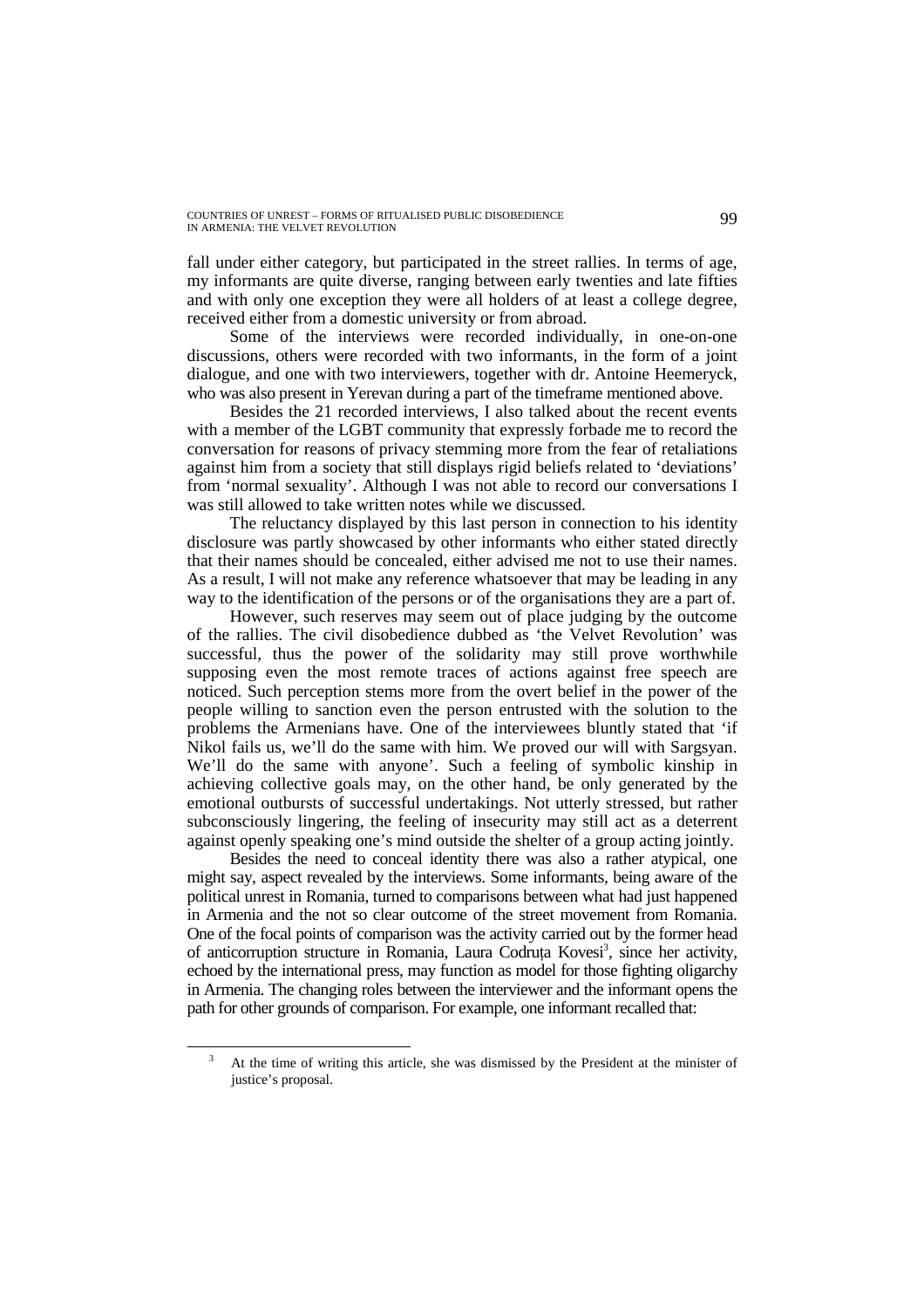"[…] there was a moment […] when everything was still in place: Serge [Sargsyan] was in place, the government was in place, police was on the streets, and people were protesting, and there was a moment I realized that we had won. […] these people don't go to work […] I never realised that you can put down a government by not going to work. [...] they don't know how to govern a people which does not go to work".

Against the backdrop of this interpretation of the success of the anti-government protest, my informant referred to the only partial success of the Romanian rebellious behaviour against the pardoning government ordinance<sup>4</sup> by simply sanctioning the Romanian bad timing of protests:

"You were protesting after work, that's why you still haven't got your revolution. You have to stop work, with your entire country and say this is what you want".

In the first case of comparison, the use of a Romanian figure, that is a part of the environment I come from, can be read as a way of making me understand the righteousness of the causes of the Armenian fight and the statue of flag-ship Pashinyan may hold in the struggle to overcome corruption. The second comparison may function on a completely different level and can emphasise the superiority of the solidarity and timing and the symbolic kinship within the unrest crowds I referred to before.

Finally, besides the interviews, the field research behind this paper is the Armenian digital sphere, as Facebook and YouTube played significant roles in the covering and dissemination of the events. Many of the live streams from the period of street rallies and from Pashinyan's hearings in the Parliament are still present on YouTube with consistent commentaries made by the people watching such streaming<sup>5</sup>.

## **Discussing the Interviews**

It is very difficult to analyse the events from a place which you inhabit only for a limited number of weeks, especially when you don't speak the language of that place and the culture of it is only mediated by reading. Yet I found myself in the rather privileged position from the development of the research point of view, namely sharing a rather similar past with the Armenians by being brought up under the same totalitarian regime either as part as the former USSR or as a member of the Warsaw Pact member. Additionally, the

<sup>4</sup> The reference centres upon the early 2017, when Romanian took to the street in their hundreds of thousands to protest against the government which has passed an emergency ordinance to pardon corruption deeds that were below a threshold of 200,000 Ron (approx., 50,000 Eur). The bill was perceived as being directed to some top politicians belonging to the government coalition who either were sentenced or were under prosecution.

<sup>5</sup> The commentaries informing this analysis are either in English or translated by Vardan Gevorgyan, PhD student in Cultural Studies at the University of Bucharest.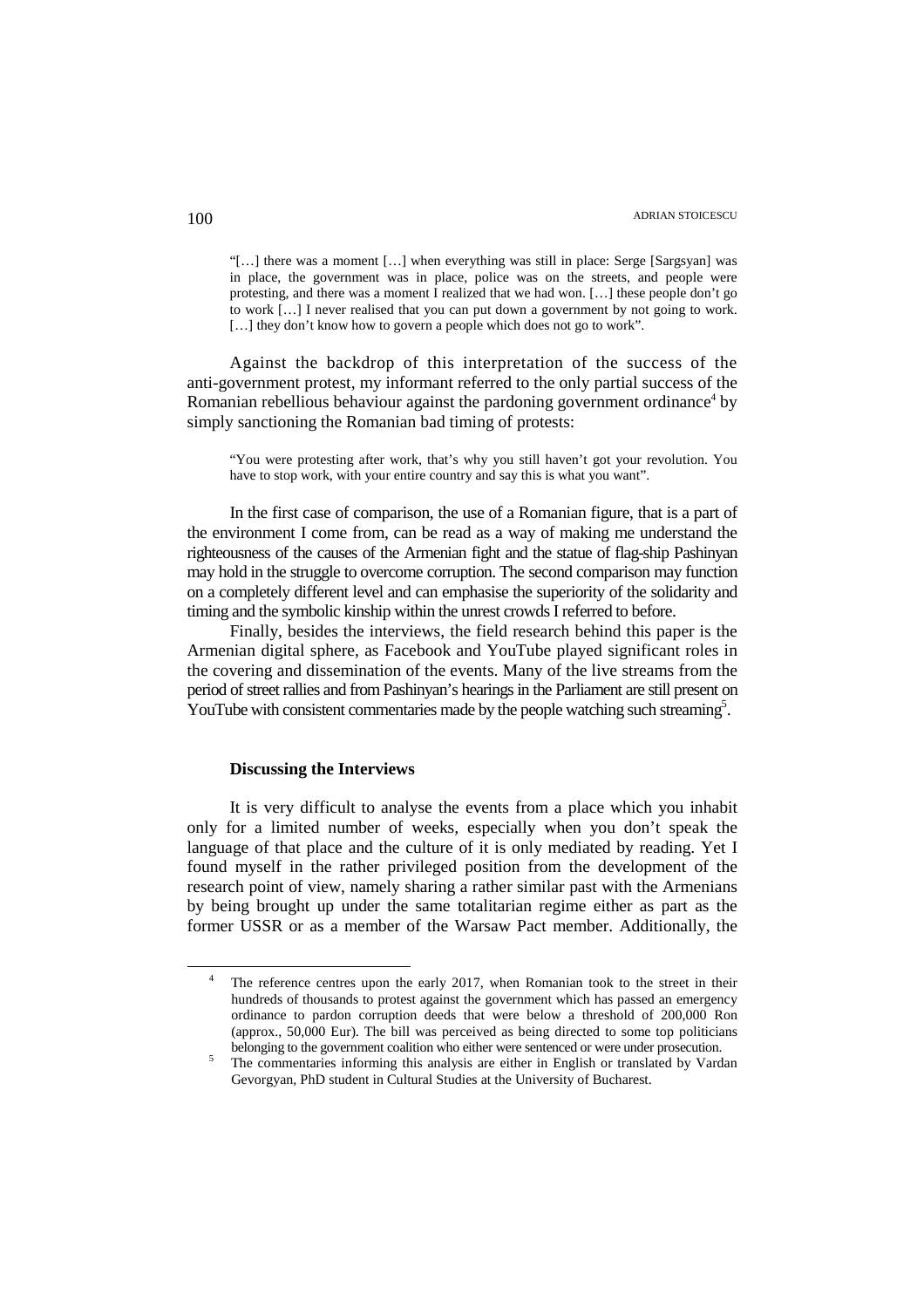recent developments in the post-totalitarian life of the two countries proved to be more similar than distinct, which confronted me with a research field bearing strong resemblance if not sometimes total similarity with the socio-political environment from back home. As a result, some interpretative frameworks and the results from the interviews may stand the test of validity by reference to the cultural systems, despite, of course, the inevitable differentiation between the two countries and cultures.

# *The Illegitimate Legitimacy*

One of the questions I repeatedly asked the people I interviewed was related to the change in support for the Sargsyan administration, since no later than one year and a few months before the electorate voted in favour of the constitution modification. All the answers to this question led to the feeling that the voting process was tempered with, namely by electoral bribe and by the generalised feelings of fear, especially in small rural areas. The perception was that voting against the referendum question will inevitably lead to acts of revenge from the Republicans which will by all means see their wish to change the political structure of the state accomplished. This fear appears to have converted to the outrage eventually fuelling the street protests.

As already stated, the 2018 riots represent only the tip of the iceberg of the accumulated negative emotions related to the unfair treatment the people of the country feel they have been subjected to. It is a reaction to a well-solidified culture of corruption engulfing all sector of economic and social life, and furthermore, a reaction to the tactics of buying the access to decision-making position in the country's state hierarchy. There is extensive research done on the results of pervasive structure of the political power infiltrating the entire social structure in Armenia, from the very top ranks of the hierarchy to the lowermost parts of the society, thus instilling fear among the citizens who feel that should they fail to obey the decisions or question them, they might be subject to various types of retaliation (Baghdasaryan 2017b). Furthermore, a myriad of accounts of influencing the vote was disclosed by the civil society which intensifies the accumulation of frustration related to the political class that eventually led to the street events. What stems both from the sources informing this paper and from the interviews too is that people accepting the bribe developed a sort of sense of duty to fully commit to the actions they were paid for, as one informant discloses, that 'even though they were alone when voting, people didn't dare to vote differently. This thought hasn't even crossed their minds'.

This electoral informal (and symbolic) economy of bribing or coercion appears to be guided by some very strict principles, in a culture of honour of commitment even if, as Baghdasaryan posits it, such people are well aware of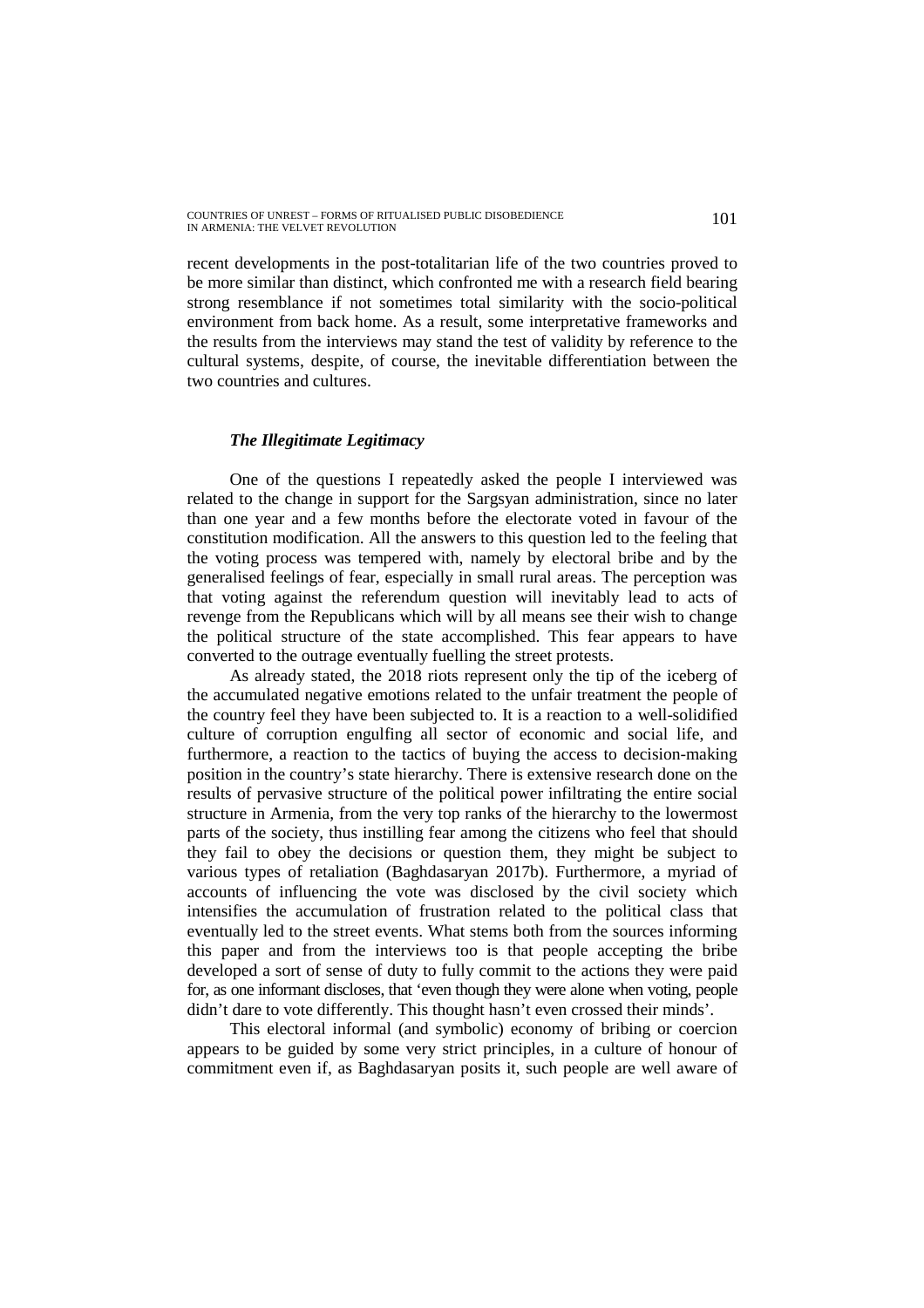both the illegal and the immoral nature of selling the votes for money or privileges (Baghdasaryan 2017a, 2017b). Such an example may lead to idea that what is illegal becomes unsanctioned, and thus performable, as long as the authority is the one that bolsters such type of conduct, the law enforcer being selective when it comes to abide the law. Not even the watchdogs of democracy, represented by strong involvement of the civil society, were able to prevent the election fraud despite their extensive participation in the polls (Grigoryan 2017).

I deliberately used so far the feeling of *fear* as justification for such behaviour since it appeared constantly in the answers received. The question, on the other hand, is, without denying such emotional triggers, if this is the only argument for such obedience. There was one informant that added the idea of blind conformity as the cause for the such behaviour, which opens up the possibility of a wider understanding of it. One might add the political and civil conduct illiteracy of some voters, that mechanically act as they are instructed to. Secondly, there might be a question of cultural behaviours, of seizing the immediate advantage (especially financial), a type of conduct detrimental to the understanding the wider picture of consequences of such short-term thinking. And finally, there might be the case of copying the advice of the ad hoc leaders that prove to be extremely influential in context of indecision or reluctancy.

Whatever the causes, the general idea was that, not very differently form other polls in Armenia, the results do not necessarily picture the free will of the voters, but rather the outcome of a deliberately engineered process which questioned, under different voices and with various intensities, the legitimacy of the 2018 election of the former president as prime minister.

Lowering the stake from the general manipulation of elections to the individual levels, it becomes obvious that besides the strong resentment stemming from the idea that money and advantages can influence democratic opinion, an equally important role was played by smaller attacks to the very essence of civil rights the Armenians have. One informant, mother of a small child, brings forth the idea of social inequality related to basic everyday life needs:

"If you are in a hospital with the parents, with your kid, you wait in line. They will come and step in front of you. Because they can".

Such a brief exemplification becomes relevant under different layers of sending a message. First, the anaphoric function of the pronoun leads to a generic antecedent with certain degrees of ambiguity. The dialogue up to that moment was centred upon topics related to the Republicans and the opposition, to the ways in which press was censored during previous street movements, the impossibly to censor the present protest due to the generalised access to the technologies of connectivity, all of which make the identification of a clear referent rather difficult. It may be only assumed that the generic *they* refers to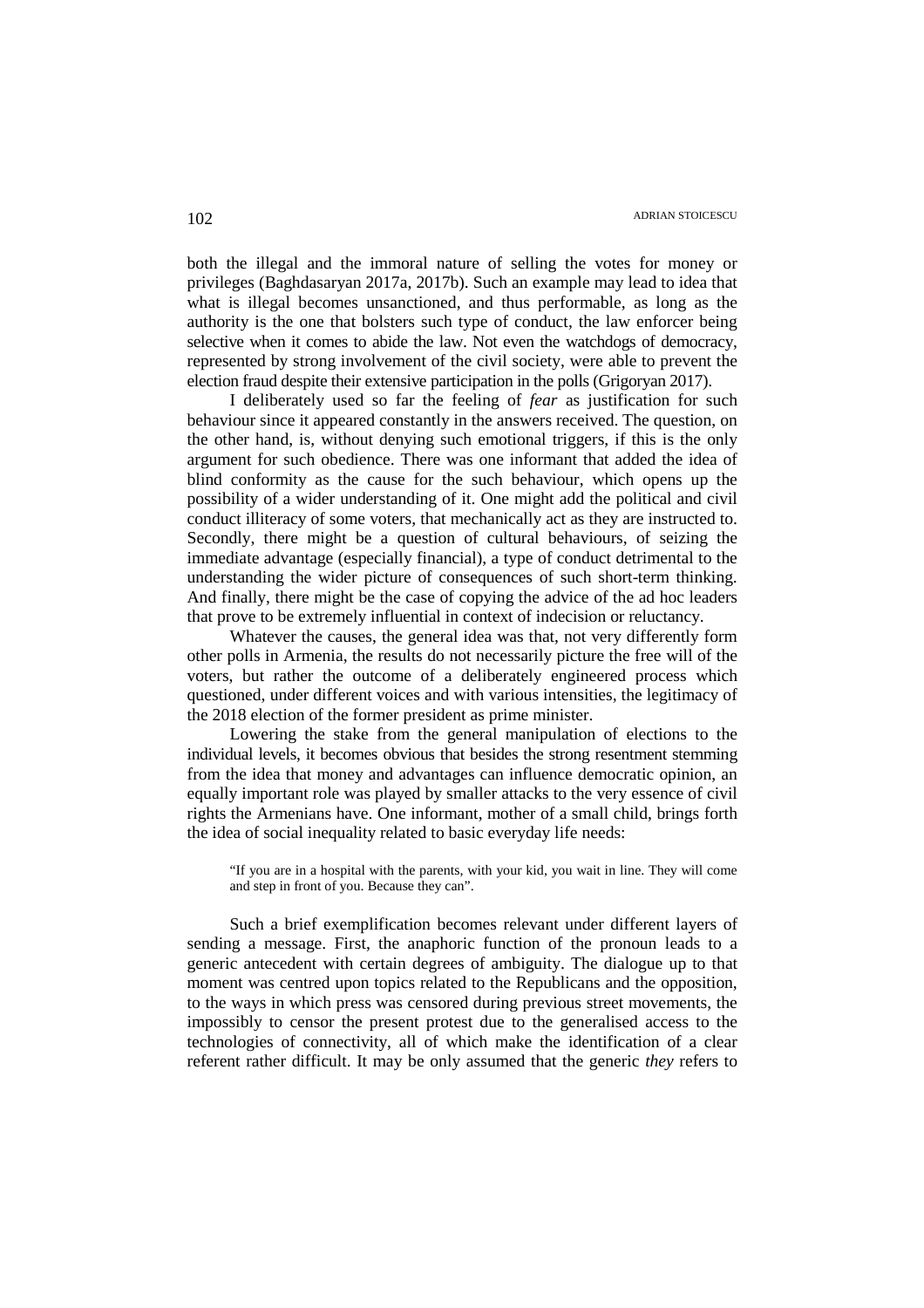the ruling political class and those privileged by them. Additionally, the use of the pronoun, implying the inherent existence of its first-person counterpart leads to an acute sense of otherness, by signalling a practice both detrimental to and differentiating from the *we*. Finally, it may not be very far fetched to interpret the avoidance of the name as strong indicator of despising delineation from those resorting to such practice as a counteraction to their lack of civility stemming from the taken for granted super-citizens rights status.

A second level of understanding of this statement resorts again to the linguistic selection of determiners attached to the nouns. Deliberately or not, this wording taps into emotion, not only by the use of words like *parents* and *kid*, but rather by the alternation of the definite article with a possessive. *Your kid* not only individualises, but beyond it, it nears the injustice to the most intimate circle where injustice may be felt.

It is important to restate that the interviews were carried out in the immediate aftermath of the successful changing of the former president-cumprime minister, a period when the emotions (both positive and negative) are still very vivid in the public's minds and the citizens still indulge in optimism and joy. With the exception of few if any interviews, the reactions of the people representing my research pool were overwhelmingly positive, ranging from the choice of words to the almost always present smile of satisfaction related to the success of their will. It became rather obvious that the joy associated with the successful undertaking linked more to the Pashinyan's election as prime minister rather to Sargsyan's destitution from state authority. To this end, the newly elected Pashinyan appears to hold the almost religious aura of a Messiah who possesses the will, the strengths and the abilities to offer the solution to better the lives of those among which he emerged.

# *The Civil Commitment and Engagement and Their Emotional Impact*

Especially in media saturated environments, as it is the case Yerevan, too, where control on the media, especially on the Internet, although very easily achievable from a technical point of view<sup>6</sup>, was this time absent, the live streaming and viralisation of news, irrespective of their forms, create the grounds for a wide access of both official and non-official exploitation of the events happening especially in context of unrest. The power of networked society, from Castells (2010 [1996]) to Tufekcy (2017), was constantly charted and reassessed, and the

<sup>6</sup> The Freedom House report on press freedom in Armenia in 2016 classified it as 'not free' (https://freedomhouse.org/report/freedom-press/2016/armenia, retrieved on the 4th of September 2018, 14:00). Account of closing TV stations and news channels for their struggle to maintain correct and timely updated information on the country's political and economic status are still vivid memories in the speeches of those acting today as free journalists.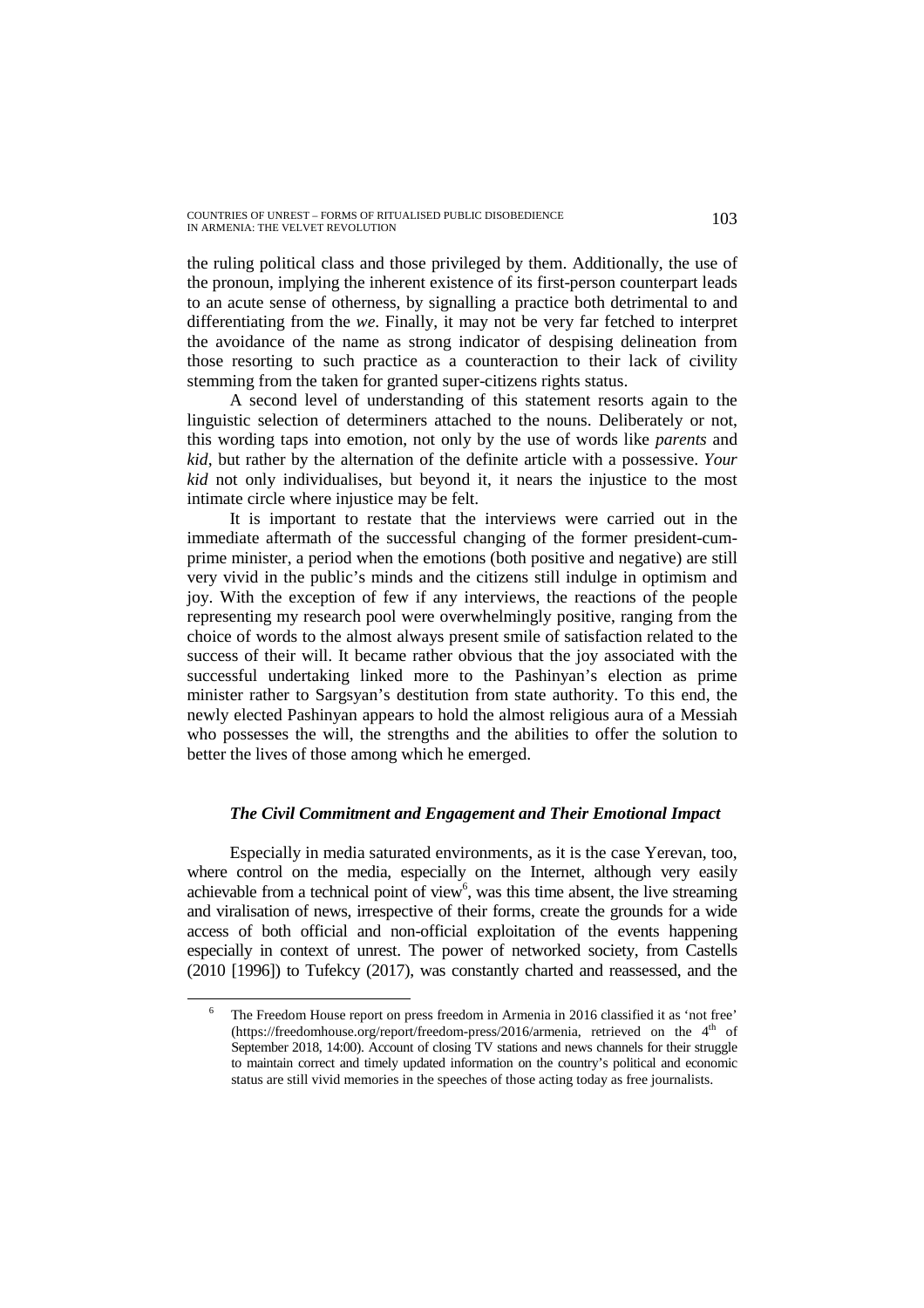pervasiveness of connectivity proves if not always its success, at least its overwhelming capacity to mobilize and motivate masses of users sharing the same beliefs and more than often attracting new supporters of a certain cause.

In this vein, almost all of the informants spoke about their Facebook activity aimed at the 'correct' disclosure of the events taking place not only in the square, but everywhere in the country, where either of the following occurrences was noticed. The first category consisted the events disclosing causes leading to the rebellious acts: the social inequality, authority abuses noticed at all levels of their presence, cases of corruption or their effects presented either directly, or a result of the constantly present dichotomy between *we*, the mass, and *they*, the small group of oligarchs and corrupt politician. This category of disclosed facts appears to accumulate each and every fact, deed or conduct which is perceived in tones ranging from unfairness to illegality and for which, rightfully or nor, the group of the *other* is responsible. Such accrued vilification is continued over the next category of disclosed events, narrating the actions of the protesters from the square. A common feature of this second category is made of instances of the clashes with the police, the 'Pretorian guard'<sup>7</sup> of the oligarch and some Republicans which, in civilian clothes, worked together with the riot police to re-establish order in the square and on the streets. Additionally, a big part of the cogenerated content under this second category comprises short interviews made with the protesters that simply felt it was the moment to speak freely about the what was happening then and there, empowered by the live streams and fueled by the heat of moment, which shatters the self-censorship deriving from fear.

Conversely, the moment of the election of the crowed-favoured prime minister changed the rhetoric of both speech and streaming, but preserved the emotional publics, which display this time the catharsis of victory. From that moment on and up until the moment when my interviews ended<sup>8</sup>, my informants consonantly talked about a thirst of being aware of every move Pashinyan made, every action, decision, speech, in other words, all his activity being under surveillance for reason stemming not from sanctioning, which triggered the first batch of surveillance, but from support.

 $\overline{a}$ 

<sup>7</sup> Becoming aware of a complementary force to the official riot police, I explored further during my interviews this issue. It becomes obvious that apart from the uniformed policemen there was an additional force fighting against the protesters. The interviewees talked about athletic individuals joining the police in their intervention and about numerous accounts when people from the street recognized such individuals as bodyguards or people from the entourage of the financially well-positioned members of the ruling party form Armenia.

<sup>8</sup> I am still in touch with Armenian people on Facebook, some of whom I knew before travelling to Yerevan. Their posts increasingly revert to posts from the period before Pashinyan, disclosing the faults of the Armenian society. It appears, as anticipated during the interviews, that the expectations build before the change of power are ever stronger, with constant refocusing on the problems the Armenian society still faces.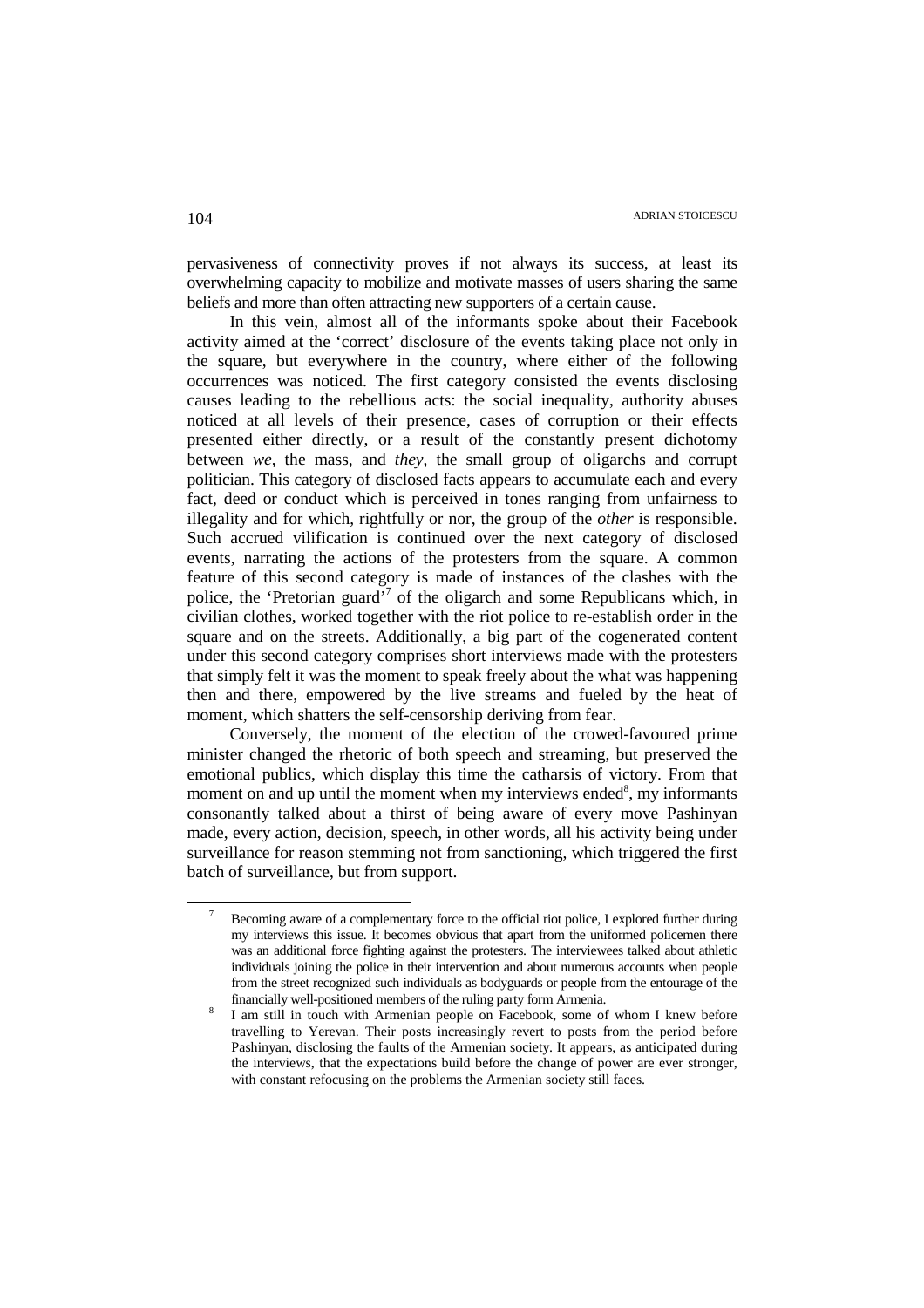However, no matter the topics of such crowdsourced journalism may have, the constant feature is centred upon the emotions, either as exploitation of the source for partaking in protests, recording and documenting them, or as response to the broadcast images, movies, commentaries or all together as a single product of the cultures of protest. My interviews and the observation of the unfolding rage from the commentaries to the YouTube streamings from before Pashinyan's elections converted to joy, hope and the feeling of accomplishment jointly backed up Eyerman's (2005) definition of channelling all emotions towards a specific goal in social movements, be it, in this specific context, made of an array of goals, as presented above. Be it deliberately used as strategized, goal-achieving, event making tool in the hands of a liberal agenda, or a spontaneous, event derived, contagious outcome, it appears it serves its purpose extensively.

I started my interpretation of the interviews by stressing the ubiquitous fear as a somewhat generalised condition doubling visible actions. The same fear appears, to a certain extent, to characterise the actions of *the evil otherness* as the protests unfolded. One informant, working as a journalist for a certain news agency recalled a quite trivial event which occurred after the Pashinyan was voted in as prime minister. One evening, as driving on the streets of Yerevan, my informant's car was pulled over by a police office in a routine check which used to translate into an invitation to offer bribe. My informant remembered shouting at the traffic warden that s/he would not offer money anymore simply to be allowed to leave. It was something which, outside the context of the successful protest, my informant would not even dare to imagine. When the policeman recognised her, he simply let her go telling 'please, don't write about me'.

The significance of this occurrence is quite symptomatic for the incorporation of fear as stemming from threat. On one hand, the individual fear in collective cultures of protest functions as an incentive for taking actions, for taking matters into one's hands, while, on the other hand, in case of an authority which holds a shaky foothold in the group summon to manage, fear appears to lead to withdrawal to rightful practice.

The ostensive actions of the empowered individual(s) and the withdrawal mechanism of the disempowered authority may finally be interpreted by resorting to the formula of representation. If the policeman lost the comfort endorsed by the corrupt high ranking official (the root cause of all evil), the protester, in a quite opposite way, gain the support of the political 'underdog' that managed to convert into saviour. To this end, the culture of protest seen at large, and the Armenian case as a particular instance, equate to the clash between the hero and the villain.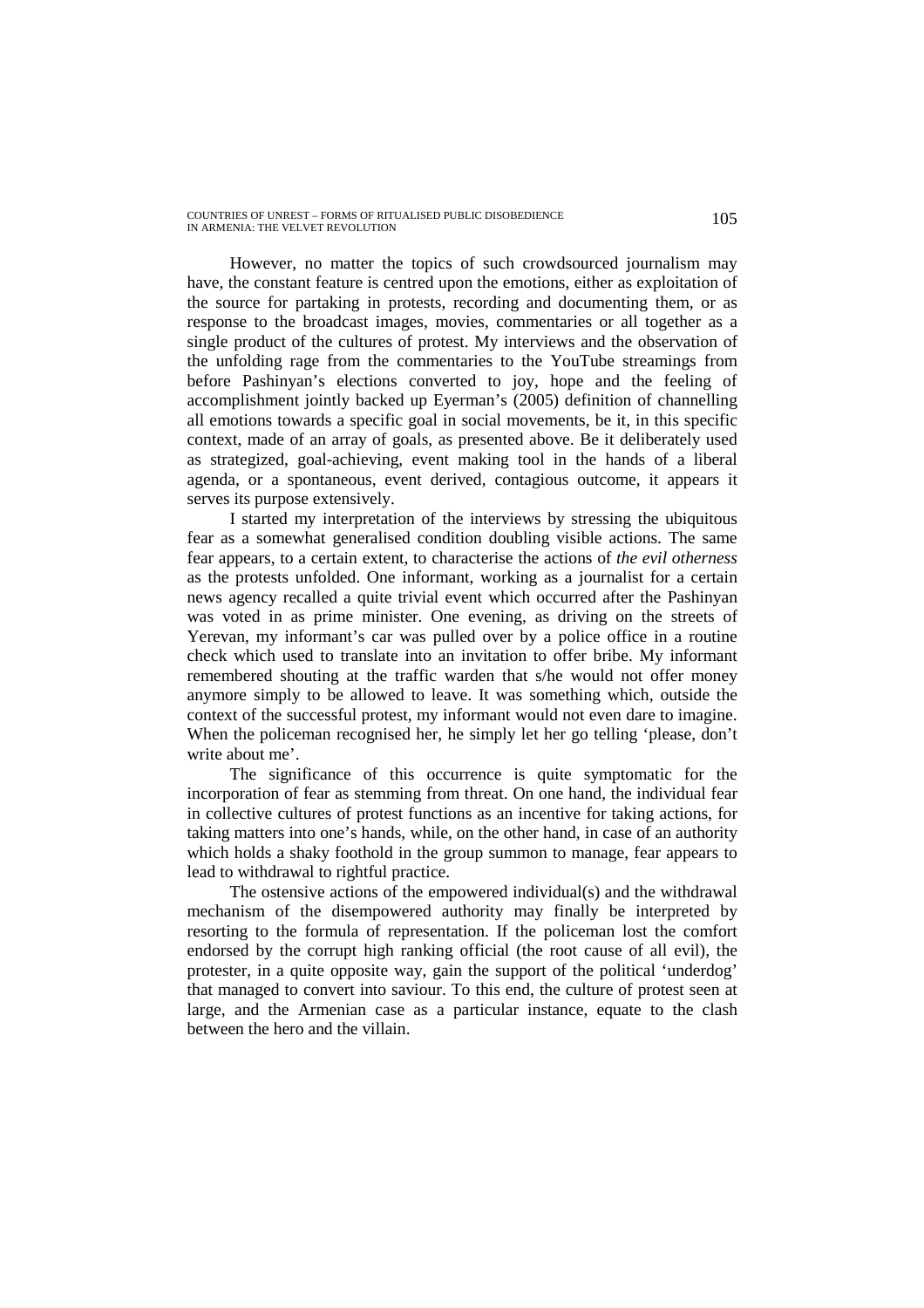#### *The Reoccurring Hero*

As stated before, my research in Armenia started after all street riots had ceased. The research done before, exclusively by browsing the international media sources offered me a glimpse into the reasons, the development and the outcome of the protest movements. The sources informing my first contact with the political activism in Armenia were more than abundant in disclosing one name, Pashinyan's. Of the visuals accompanying such news briefs, a powerful impact developed around the wounded, bandage-handed Pashinyan wearing a camouflage T-shirt, a backpack and a black cap<sup>9</sup>. When arriving at Yerevan, I only manage to find one snapshot, partly corresponding to the image. I was able to take the following picture from one previous shop window, now only an empty, closed commercial space showing two partly peeled off adhesive photos of a smiling Pashinyan.



I am not aware of any literature on the status of the hero on the making in contexts of political unrest and riots, yet there is a great abundance of approaches to the ways in which heroic actions are perceived. Generally speaking, the monomyth of the hero in Campbell's (2004 [1949]) understanding stems from a series of potentialities within the groups in which this figure takes shape. Although moving away from the mythological perspective in Campbell's approach, Allison and Goethals (2015:189-190), exploiting present time actions perceived as heroic, enlarge upon such potentialities by coining the concept of 'heroic leadership dynamics', which compensate for the 'cognitive and emotional need' that will further function as action driver for the people accepting the representative figure as heroic. Furthermore, heroic deeds may be noticed at various levels of life occurrences that exceed the private sphere, and

<sup>9</sup> https://www.washingtonpost.com/world/europe/armenias-charismatic-opposition-leader-whi ps-up-pressure-after-talks-break-off/2018/04/25/e158f47a-488d-11e8-8082 105a446d19b8\_ story.html?noredirect=on&utm\_term=.7225722f9882, retrieved on 4<sup>th</sup> of September 2018, 9:00.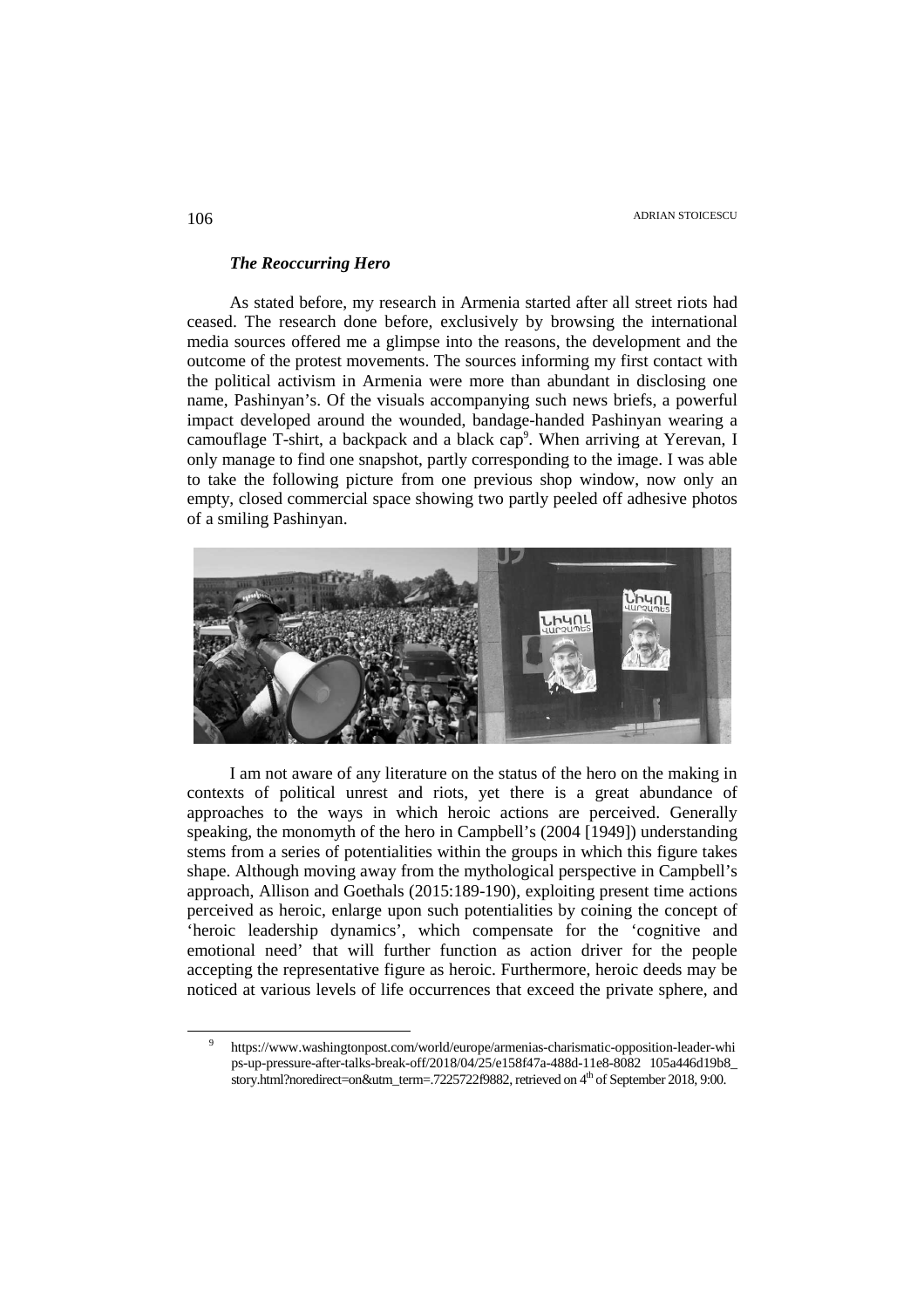for Fried (1993: 500), the political figures of heroism can easily be narrowed down to 'struggles against oppression'. Finally, as the analyses centre upon the production of a culture of political protest in a media saturated environment, featuring a highly important visual component, as Strate (1995) puts it, a potential heroic deed augmented and acknowledged by the group is increasingly relevant only if such action narrative comes accompanied by the visual representation of its hero.

Pashinyan's image as stemming from the interviews is build, as stated earlier, by references coagulating around a feeling of awe that may be sometimes seen as religious. My interviews shaped by questions asked about the before – after protest movement environment reveal both the carceral dimension of the ever present corrupt political system, but also the imminence of the opportunity to demolish such a system. Although collective in nature, the movement needed an individuality to incorporate such aspiration and to take the necessary risks to act in accordance with the goals of the unrest masses. Pashinyan dared to speak by capitalising on the accumulated frustration and thus became the materialisation of all potentialities of the group. Furthermore, it is not very clear if he inspired conduct to the mass of people protesting or if his actions were in turn inspired by the actions of such mass, but it becomes rather irrelevant since both categories of actions and feelings collineate on the path of the common aspiration to put an end to the corruption raised to state policy. It is true that Pashinyan holds a background of actions against political majority, but his attempt up to this moment were hardly successful.

And, by far more important and irrelevant whether staged or by accident, the image of the hero-leader emerging from the masses and wearing an army-like camouflage T-shit managed to paint the picture of an absolute power that could not be unsuccessful. Such image is further enhanced by the bandaged hand holding the loudspeaker. The protesters' hero being injured has a great impact on the emotional public, but a hero re-emerging after medical assistance bearing the signs of repression on his body can only lead to an intensified wrath and unlimited support from the crowd. An arrested and freed Pashinyan, injured by the police under the eyes of the protesters that returns to the square only to further mobilize the already disgruntled masses is therefore a strategic move that ensures success.

Finally, Pashinyan is credited with the first use of 'Velvet Revolution' to define the 2018 street revolts from Armenia, a name entering rapidly in the common vocabulary of those I interviewed. It is not the place here to discuss to what extent the Armenian movement was in fact a revolution, but it is of great significance that none of the informants I asked was actually linking directly this name to the 1989 Prague movement. Only one person tried to comment upon the reasons leading Pashinyan to such a name the answer stated the need for a peaceful transfer of power from the Republicans to Pashinyan.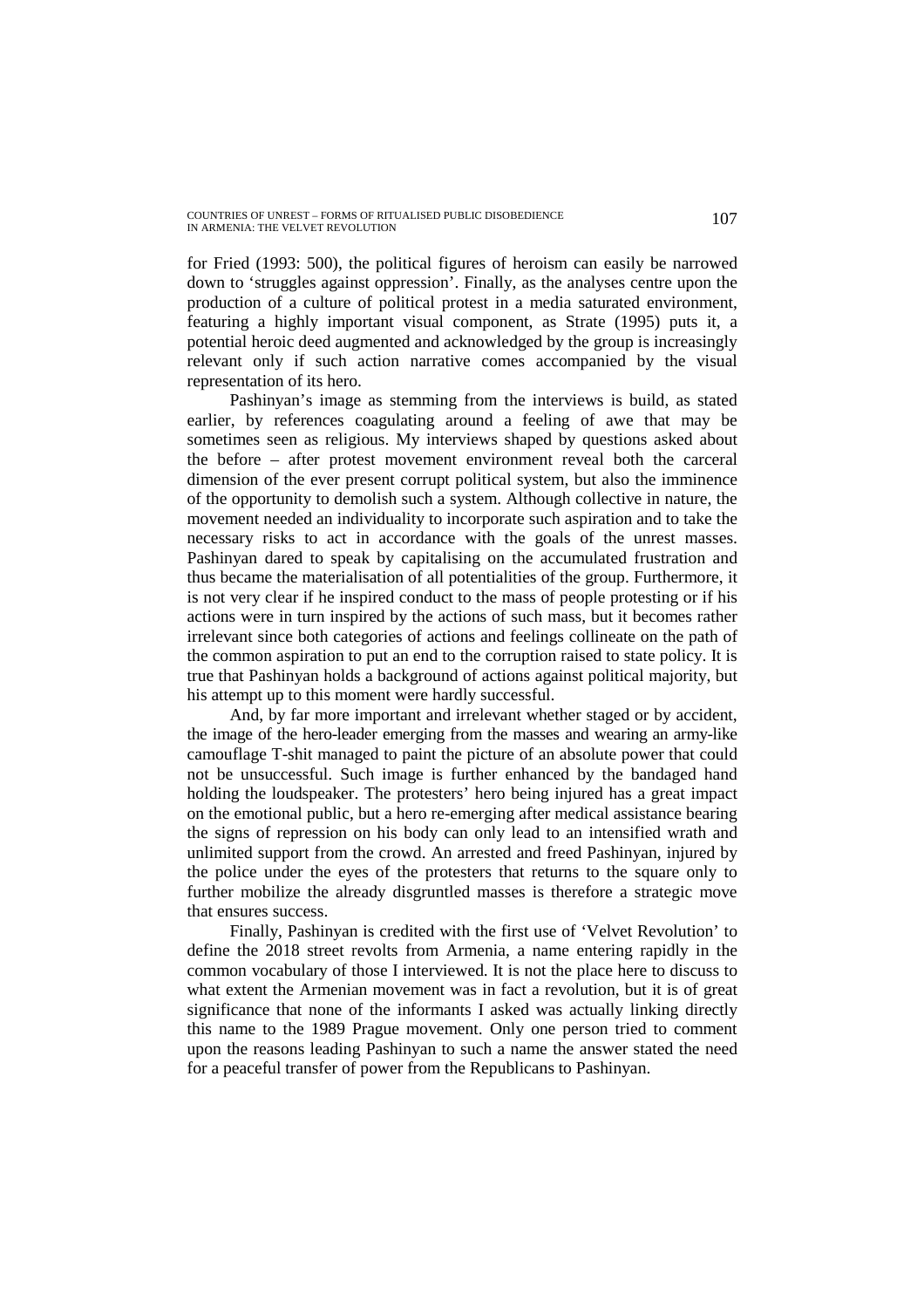This explanation is relevant for the rhetoric of hero making. Although suggesting the military condition by the type of outfit and although bearing the sign of brutal interaction with the police, the hero postulates the idea of non-violence in a somewhat religious conduct of pardoning those who had harmed him, the protesters and, indirectly, the goals of an entire country. This rhetoric of contrast may be seen as a well-established strategy to further capitalise on public support in a dialogue between the tear gas of the power and the smooth touch of the velvet from the opposition.

## *Discussion and Findings. From Street Revolt to Rite of Initiation*

The literature on the cultures of protests and their social and political implications is vast and enlarges with every new movement from even the most remote place on the earth. Yet, analyses with the tools of cultural anthropology are quite rare. Having this as background, the question emerging is to what extent a strict anthropological interpretation may be applied to a field which traditionally have very little in common with ethnographic analyses.

Levon Abrahamian, who did in-depth analyses of the Karabakh movement reached, at the end a very mind teasing exploration of the street rallies, the conclusion that the street protest cultures might very easily find their equivalent in other forms of public gatherings the cultural history of the world incorporated and, subsequently, the civil society thus made bears as birth certificate the forms they most likely resemble. For Armenia, the origins are in *a carnivalesque civil society born in the square* (Abrahamian/Shagoyan 2015: 151). The carnival and the festival are, in fact, a rather common trait of the Armenian protests (Abrahamian/Shagoyan 2013).

Yet, observing the structure and the development of the 2018 movement and extensively drawing on the interviews made with the participants, the shape of this year's movement resembles much the structure and, furthermore, the functions of a rite of passage in an altered form. It's true that the structure was stemming from the changes in status of an individual within the group and it's also true that the passage corresponds to changes in the age, which must also be doubled by a metamorphosis in the cultural identity of the person subject to different types of initiation, the beneficiary of which are both the neophyte and the group. It is equally true that in 1909, when van Gennep coined the term to describe such acts of repeated conduct found in various groups traditions, he did not anticipate any type of societal development his theory might also be applied, let alone the use for the understanding the structure of the protest movements. But, observing the social tensions within the certain groups the actions of protest take shape, the transformative nature of the sequence of events leading to the change of status with a focus on the group first and some individuals as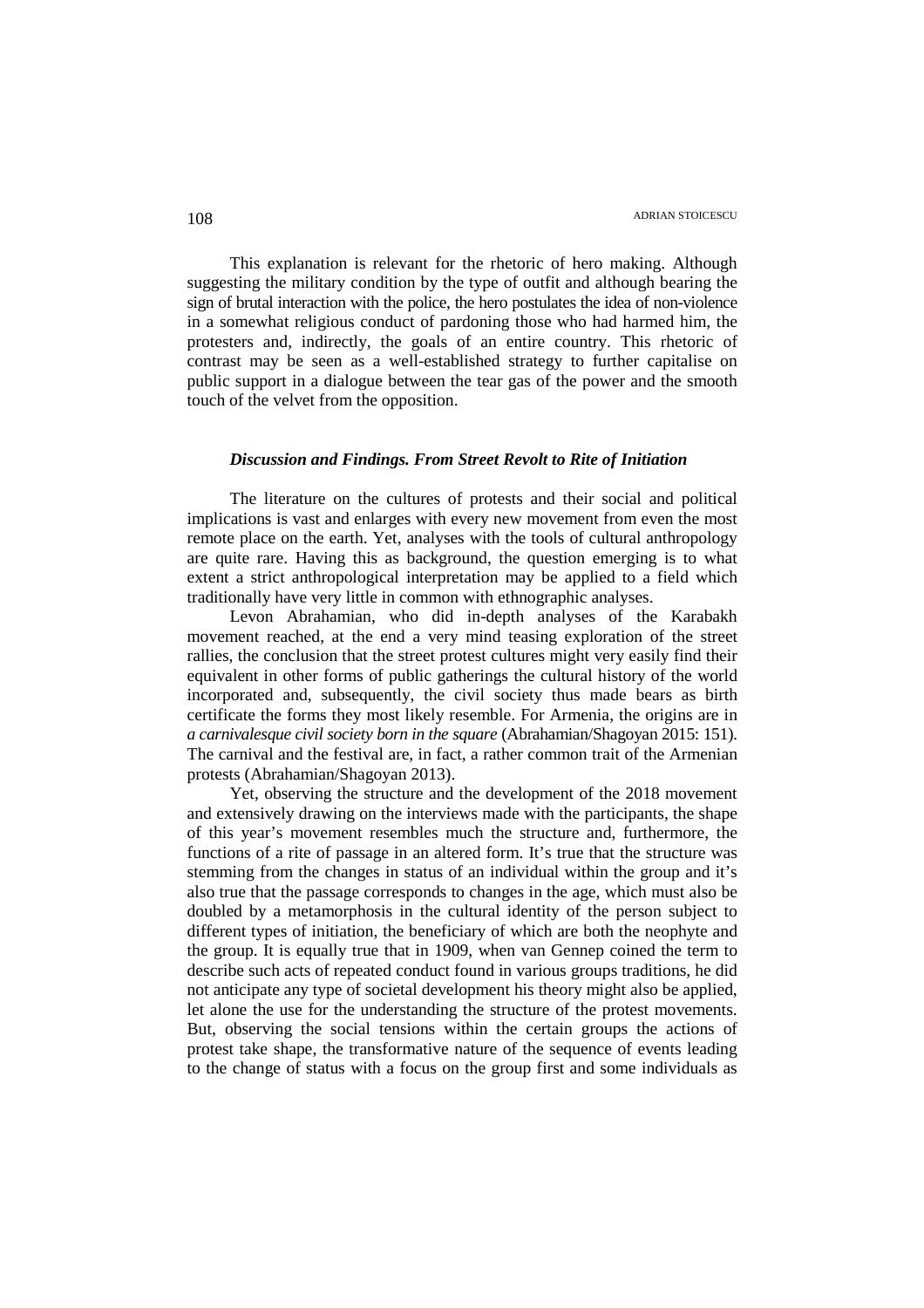background and, finally, the possibility of reducing the multitude of actions to three consecutive stages that develop an overwhelming symbolical frame may not render useless the approach to the protest movements from the perspective of the trilaminar structure of an already existing ritual structure.

The first striking difference one might notice stems from the different outcomes of the traditional triliminality and the protest one. Supposing a neophyte failed the initiation (which equated, for instance, in the maturity rites with death), the unsuccessful attempt to achieve the expected outcome of a protest movement does not necessarily mean the failing of the ritual *per se*. Every protest movement envisages as ultimate goal a particular form of social modification – be it political, economical or cultural. Yet, should this goal be unachievable, the group aimed at changes still gains a form of initiation either in the tactics to further use or in postponing or redefining the goals it wants to achieve.

This was not the case of Armenian street movements analysed here. The success of the attempt corresponds to the alteration of the social state, thus leading to the second question of which is, after all, the neophyte subject to initiation. Even though this movement had a distinct, visible and individual leader, the scope of initiation was not related to him. As stated, the entire group is subject to the ritual initiation in the culture protests since this group is solely the entity transformed by the projected future governance which will act according to their expectations. The leader, although inevitably necessary, is no more than a simple agent in the group transformative need during part of the rite. Pashinyan took the risks, incorporated in his speeches the problems leading to the need of transformation, yet he was not under considerable mutations. Even his access to power as a result of the successful completion of the passage, which of course is a change of status, is a simple incorporation in the ritual and this does not make him the beneficiary of the change.

In terms of the three-stage ritual structure, each stage has its unique features, which could however be subject to stereotyping irrespective of the group in which the protests arise. The separation set of practices may far and wide be associated with singling the instances of lack of conformity to the group's identity, irrespective of the particular level of interest where such discrepancies may be noticed. It is the least visible stage since it particularly functions as a subversive set of actions which leads to accumulation of group frustration. As a result, the preliminary stage features two significant traits: the delineation and the accumulation.

The threshold stage is, as anticipated, the most elaborated and densest in visible actions. It is the moment of the actual street movement, which involves the clashes with the supporters of the authority being challenged, and which consists of the disquieting of all causes of frustration initially recorded as a process of accumulation. It is the most unpredictable stage in terms of the selection of the tools used in expressing discontent and equally the most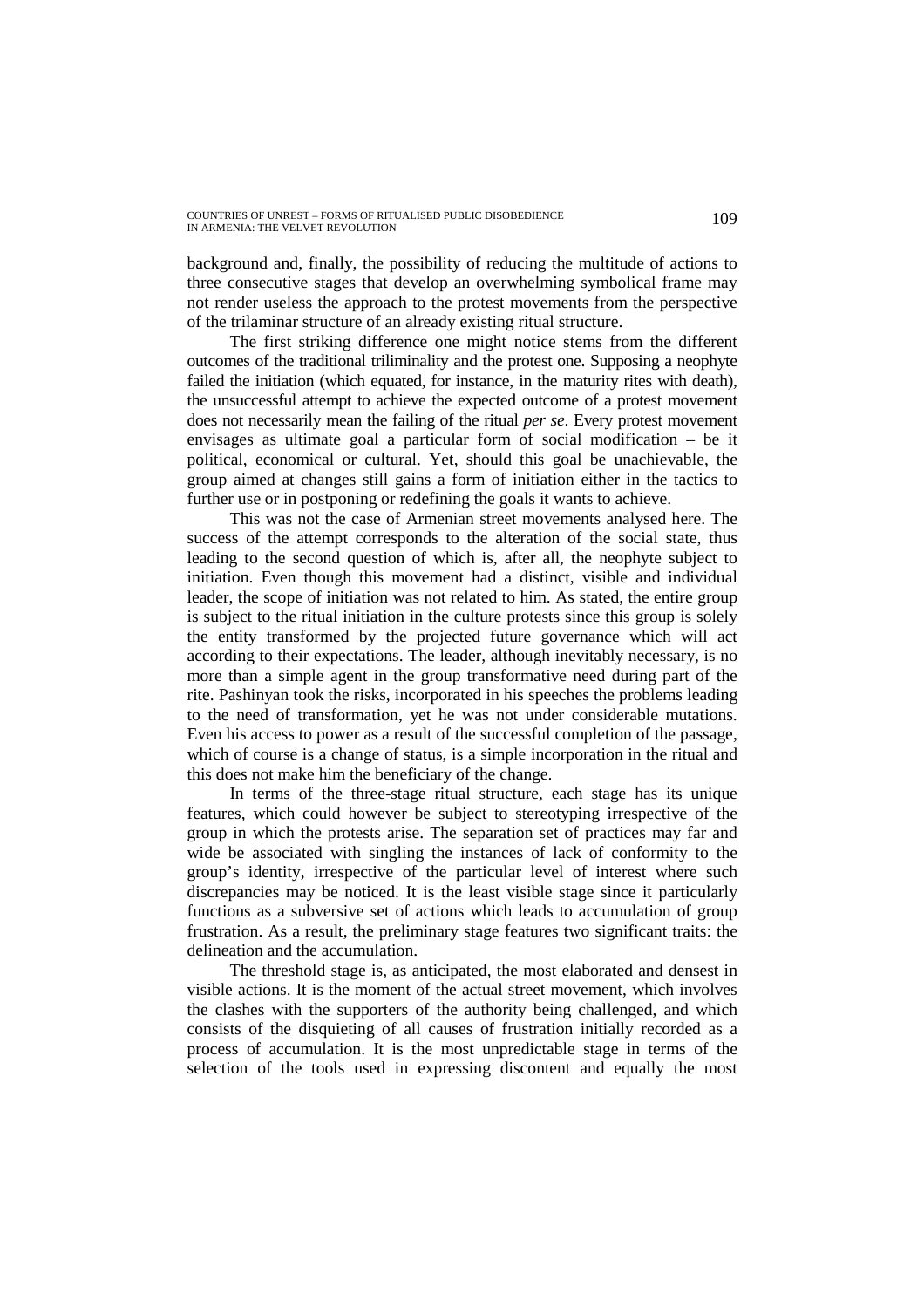creative (the emergence of the leader, the crowdsourced journalism covering all the events, the strategies to confront or to avoid the riot police, etc.). It is, at the same time, the stage in which the most notable differences from the traditional rites can be seen. Among the constant features of this stage is the emergence of the leader, which in some cases, as it was the case of the Armenian 2018 movement, incorporated heroic features. It is also the moment of emotion conversion. For this case, the fear converts into hope. The emotional alteration of the masses subject to initiation is somewhat algorithmic in the sense that it comprises a variable emotional input which, in the liminal stage, always converts to hope.

And finally, to complete the last stage of the rites of passage in this undertaking, the postliminal, the leader of the masses takes full charge of the further events. If for the first two stages, the leader has rather side roles, in the aggregation stage the leader becomes a fully-fledged yet symbolic neophyte. It is fully-fledged since it incorporated the entire expected transformational essence of the protests and it consists of symbolic unification of all goals in a single instance. It may be built by means of contrast in the sense that if in the first, preliminary stage, the source of the need of transformation is more than often narrowed down to only one (or a limited few), the emergent hero from the liminal stage accrues the potentiality of completing all the goals, set by the masses on the move at the beginning of the protests.

#### **Conclusions**

Although benefitting from extensive research, the cultures of protest are rarely read from a cultural perspective in cultural anthropology wordings. As seen, in the case of Armenia, such successful attempts were made, yet there is room for further analyses resorting to conceptual frameworks which are not specific to the field of social movement. Yet, the cultures of protest are to a certain extent stereotypical, with some patterns emerging irrespective of the place where such movements occur. Keeping this in mind, this article, inspired by the previous interpretations of protest movement in a comparative approach to the theory of festival, bounces off the idea of a triliminality of the protest movement applied in the specific case of the Armenian Velvet Revolution. The new wording of van Gennep's theory incorporated the lexicon of emotional crowds as integral part of liminality seen as a process of conversion from negative (fear) to positive (hope) as triggered by various stages of perceived empowerment. Furthermore, this type of liminality operates with changes of focus from individual to collective and the assignment of hoped changes to an emblematic figure, which displayed heroic features.